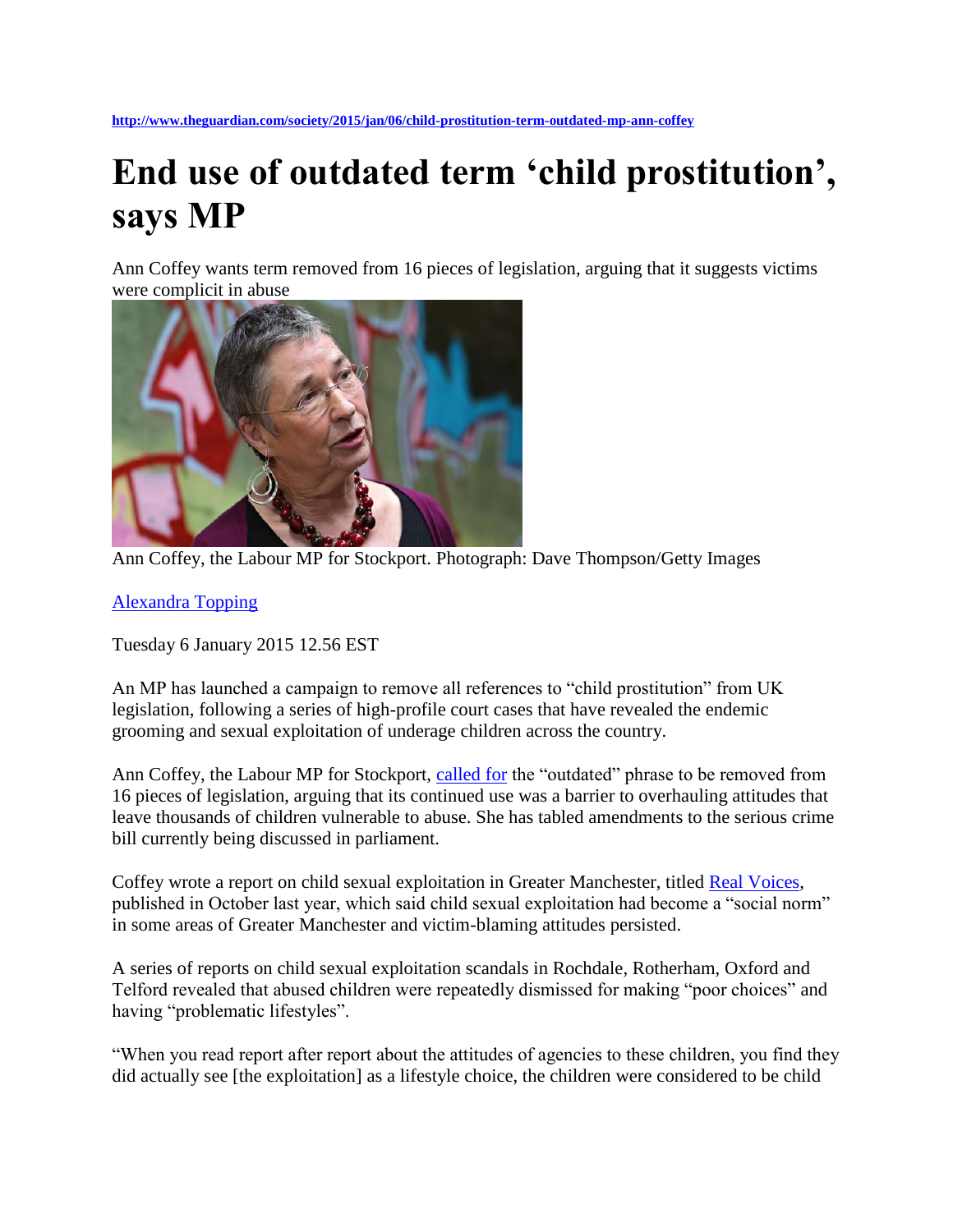prostitutes – that suggests victims were complicit in their abuse, it protects the abusers and it absolves agencies from failing to take action," she said.

In 2013 there was condemnation of a court's decision to allow a paedophile to walk free after his 13-year-old victim was described as a [sexual predator,](http://www.theguardian.com/uk-news/2013/aug/12/paedophile-victim-predatory-sentence-increased) and in another trial victims of abuse in Oxford were [branded "naughty girls" by defence barristers.](http://www.theguardian.com/law/2013/may/19/oxford-grooming-gang-trial-barnardos)

Barnardo's called for the term "child prostitution" to be removed from legislation earlier this year following a parliamentary inquiry undertaken with Sarah Champion, the Labour MP for Rotherham.

It is understood that the use of the phrase "child prostitution" in international legislation may prove a barrier to the wording being changed in the UK, but Coffey said the government must set out on the public record what it intends to do about the issue.

## Advertisement

"We are trying to get a commitment from the government that if they accept that the use of this language is unacceptable then they will commit to the legislative changes that are necessary," she said.

When Coffey brought up the question in parliament, the Home Office minister Karen Bradley said the government could consider options for making the change.

Bradley said: "I want to be absolutely clear that children who are sexually exploited – whether for commercial or other reasons – should not be referred to as prostitutes. They should be recognised as victims and we will certainly consider references in older legislation and guidance as opportunities arise, as well as considering carefully the wording used in any new legislation or guidance."

The office of the children's commissioner welcomed the push for a change to the wording of legislation. "We are delighted to see Ann Coffey's amendments tabled to the serious crime bill to remove all references to the term 'child prostitution' from UK legislation," said Sue Berelowitz, deputy children's commissioner for England.

"During our inquiry, we often heard professionals describe children they had responsibility for protecting as 'prostituting themselves' and turning a blind eye to their sexual exploitation because they believed that the children were at fault," she said. "We firmly believe that removing references in the legislation to children as 'prostitutes' or 'involved in prostitution' will change attitudes and behaviours toward children who are being sexually exploited."

The Barnado's chief executive, Javed Khan, said: "It is disgusting that sexually exploited children are labelled as 'prostitutes' by those they turn to for help. The fact that any children can be seen as complicit in their own abuse is deeply disturbing. Yet we know from working with more than 2,000 sexually exploited children every year that this view sadly still exists. It is tragic